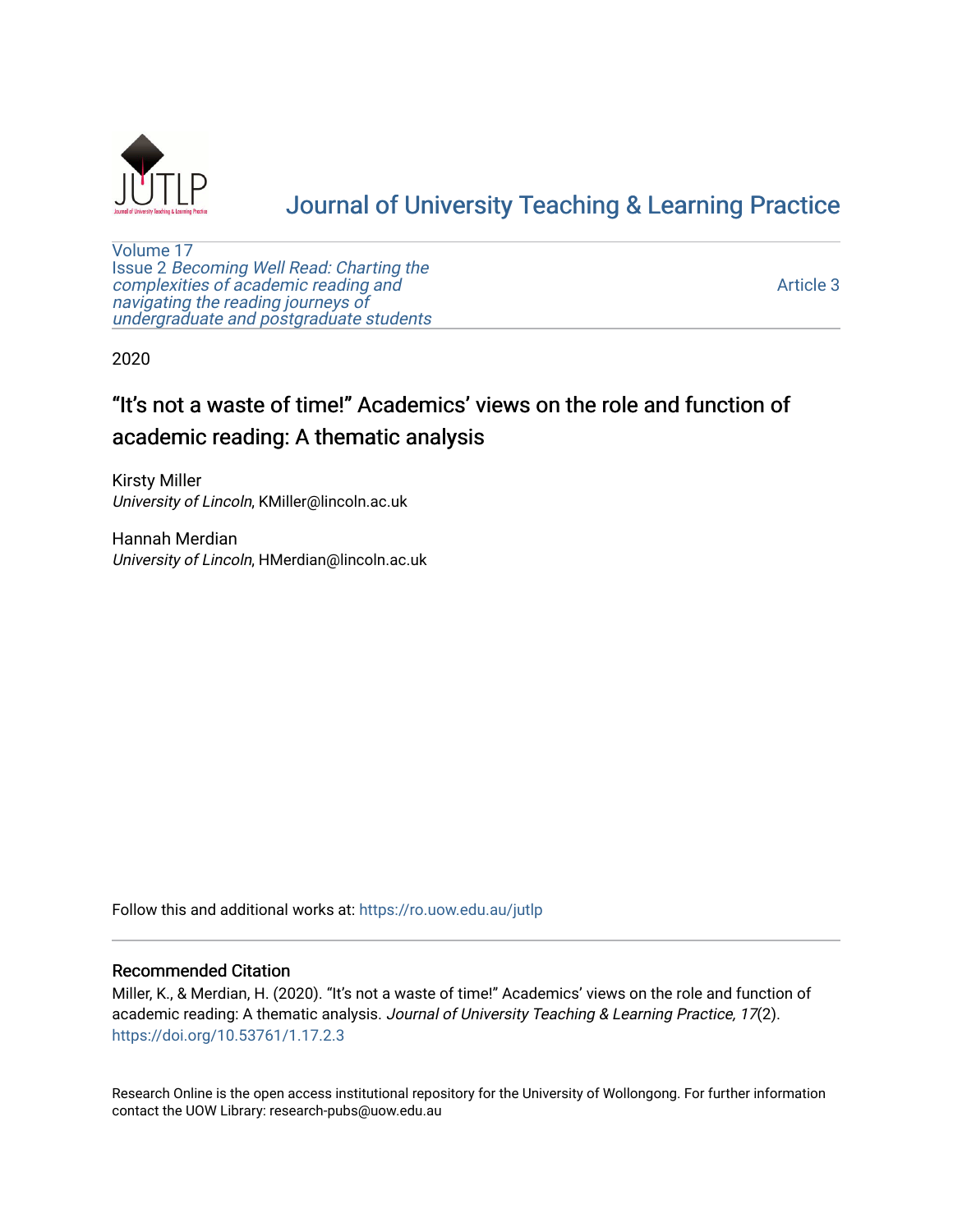## "It's not a waste of time!" Academics' views on the role and function of academic reading: A thematic analysis

## Abstract

The role of academic writing in the development of academic literacy in university students has been considered in some depth in the literature. However, the view of lecturers as to the role and value of academic reading is notably less explored and warrants further exploration. Academic staff from a broad range of subject areas were invited to participate in a survey on the role and function of academic reading. Using an explorative approach, the study investigated academics' views about reading behaviour with regards to the students' academic journey, their own academic development, and its incorporation into their teaching. All comments were thematically analysed, resulting in a number of elicited themes and subthemes. The paper highlighted the key role of academics in the modelling, rewarding, and teaching of academic reading and discusses practical implications for Higher Education, particularly with regards to academic teaching and students' skills development.

## Keywords

Higher education, academic reading, reading assessment, reading engagement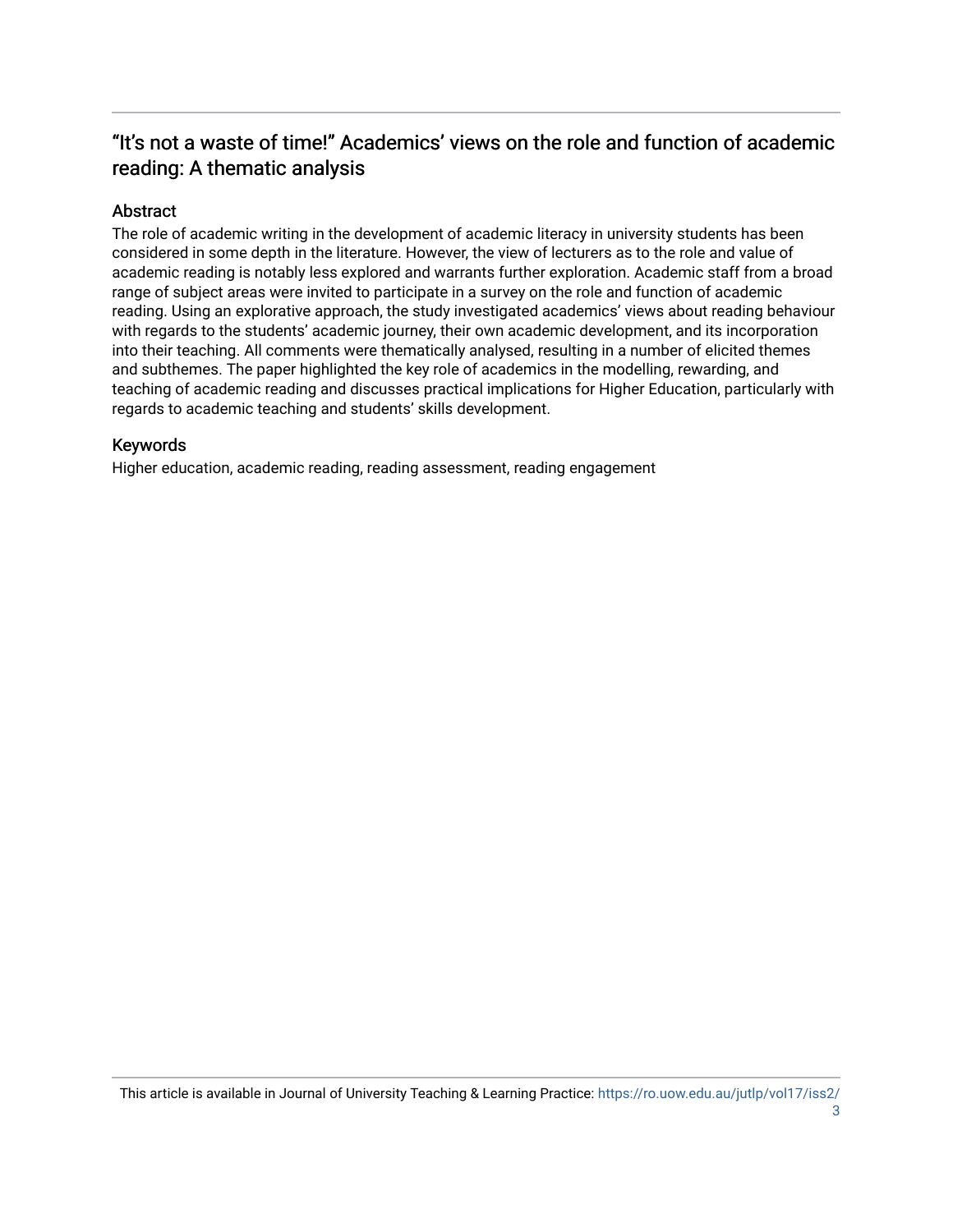

# [Journal of University Teaching & Learning Practice](https://ro.uow.edu.au/jutlp)

[Volume 17](https://ro.uow.edu.au/jutlp/vol17) Issue 2 [Becoming Well Read: Charting the](https://ro.uow.edu.au/jutlp/vol17/iss2) [complexities of academic reading and](https://ro.uow.edu.au/jutlp/vol17/iss2)  [navigating the reading journeys of](https://ro.uow.edu.au/jutlp/vol17/iss2) [undergraduate and postgraduate students](https://ro.uow.edu.au/jutlp/vol17/iss2)

[Article 3](https://ro.uow.edu.au/jutlp/vol17/iss2/3) 

2020

## "It's not a waste of time!" Academics' views on the role and function of academic reading: A thematic analysis

Kirsty Miller University of Lincoln, KMiller@lincoln.ac.uk

Hannah Merdian University of Lincoln, HMerdian@lincoln.ac.uk

Follow this and additional works at: [https://ro.uow.edu.au/jutlp](https://ro.uow.edu.au/jutlp?utm_source=ro.uow.edu.au%2Fjutlp%2Fvol17%2Fiss2%2F3&utm_medium=PDF&utm_campaign=PDFCoverPages) 

## Recommended Citation

Miller, K., & Merdian, H. (2020). "It's not a waste of time!" Academics' views on the role and function of academic reading: A thematic analysis. Journal of University Teaching & Learning Practice, 17(2). [https://ro.uow.edu.au/jutlp/vol17/iss2/3](https://ro.uow.edu.au/jutlp/vol17/iss2/3?utm_source=ro.uow.edu.au%2Fjutlp%2Fvol17%2Fiss2%2F3&utm_medium=PDF&utm_campaign=PDFCoverPages) 

Research Online is the open access institutional repository for the University of Wollongong. For further information contact the UOW Library: research-pubs@uow.edu.au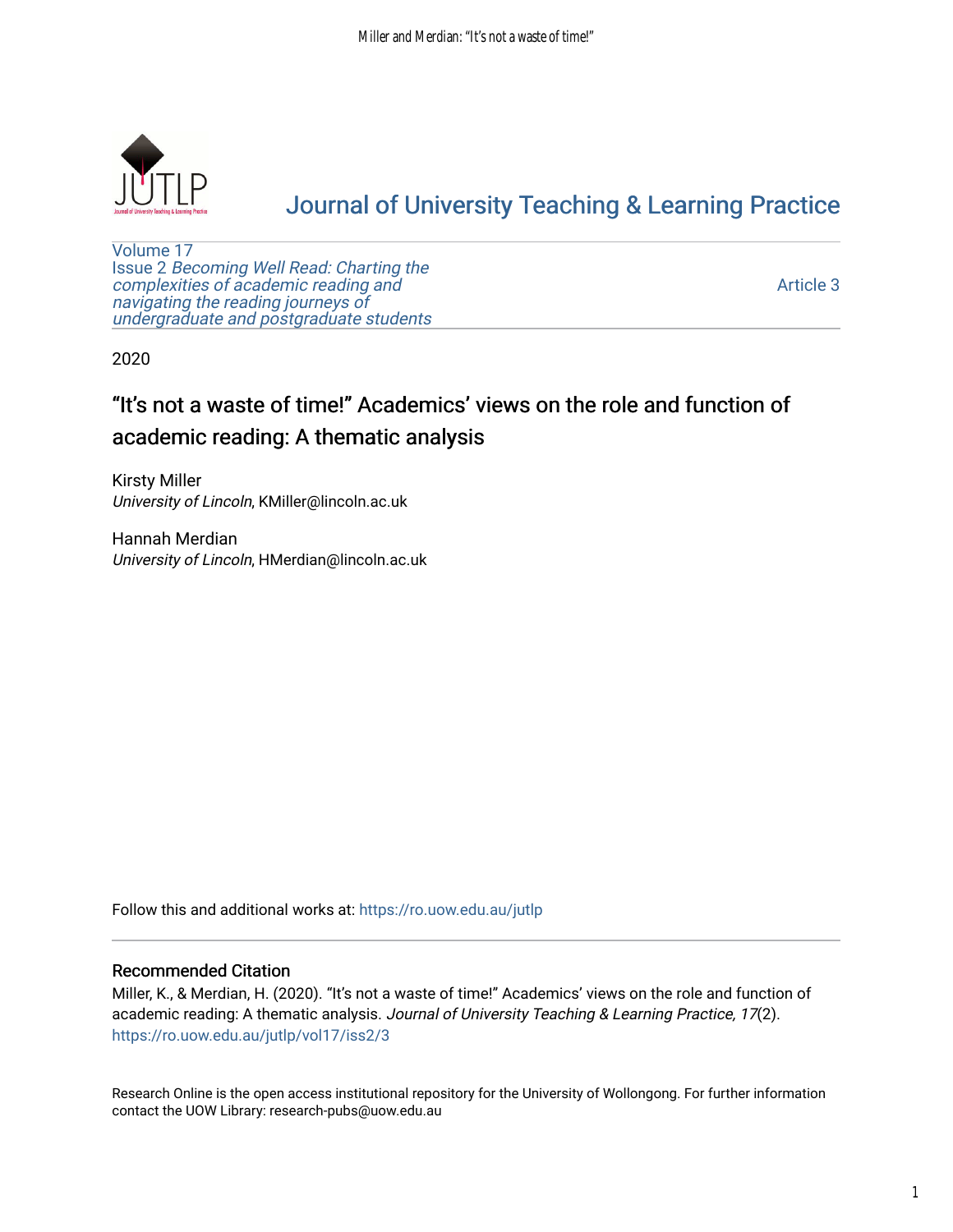## "It's not a waste of time!" Academics' views on the role and function of academic reading: A thematic analysis

## Abstract

The role of academic writing in the development of academic literacy in university students has been considered in some depth in the literature. However, the view of lecturers as to the role and value of academic reading is notably less explored and warrants further exploration. Academic staff from a broad range of subject areas were invited to participate in a survey on the role and function of academic reading. Using an explorative approach, the study investigated academics' views about reading behaviour with regards to the students' academic journey, their own academic development, and its incorporation into their teaching. All comments were thematically analysed, resulting in a number of elicited themes and subthemes. The paper highlighted the key role of academics in the modelling, rewarding, and teaching of academic reading and discusses practical implications for Higher Education, particularly with regards to academic teaching and students' skills development.

## Keywords

Higher education, academic reading, reading assessment, reading engagement

This article is available in Journal of University Teaching & Learning Practice: [https://ro.uow.edu.au/jutlp/vol17/iss2/](https://ro.uow.edu.au/jutlp/vol17/iss2/3) [3](https://ro.uow.edu.au/jutlp/vol17/iss2/3)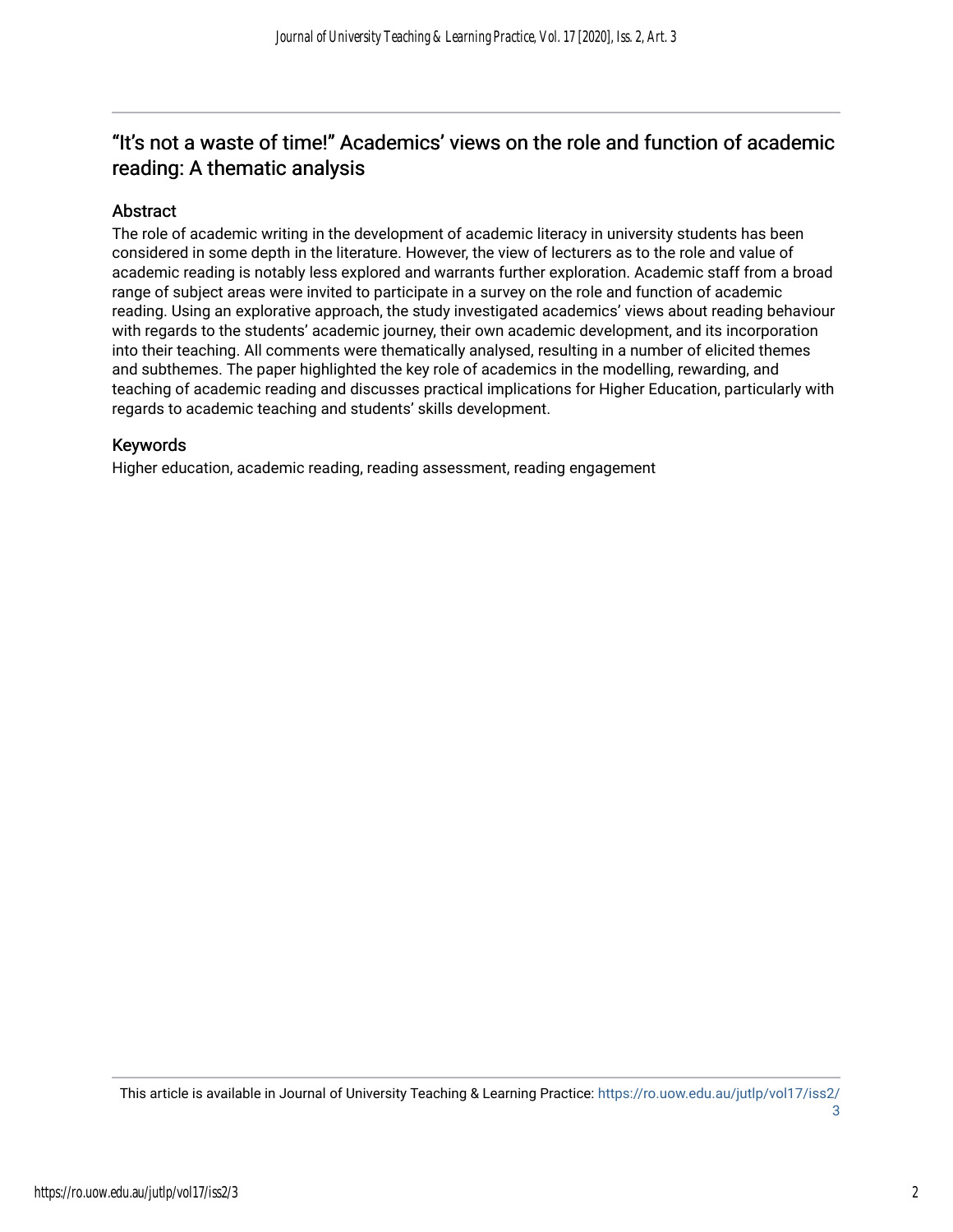## **Introduction**

#### *Definition and Purpose of Academic Reading*

Academic Reading (AR) is an integral part of Higher Education for both students and academics (Cox, Freisner & Khayum 2003), and AR is typically defined as reading as part of academic study, for the purpose of the acquisition and construction of subject knowledge (Allen 2012; Manarin 2012). AR is fundamentally different than other kinds of reading, in that it is complex, purposeful, and critical (Sengupta 2002). AR is seen as key for greater Higher Education success (Wyatt, Kobrin, Wiley, Camara & Prostler 2011), with links proposed between AR and engagement with the subject (Hermida 2009), composition skills (Lockhart & Soliday 2016), critical understanding (Paul & Elder 2008), and assessment success (Wyatt et al 2011).

AR requires multiple skills including critical questioning, reflection, synthesis, and interpretation (Sengupta 2002). This deeper level of processing necessitates the ability to understand the meaning of the information, make critical consideration of the arguments, and link the information to prior knowledge (Bowden & Morton 2000). Synthesising material from a number of sources (Carrell & Carson 1997) and consciously considering the authors' motivations (Huckin & Flower 1990) are aspects of AR that require the combination of these skills . Expert readers further show deeper processing, with greater proficiency evident on tasks involving higher cognitive functioning (Baer, Cook & Baldi 2006; Hermida 2015). Thus, where AR is taught, supported, and assessed explicitly within a programme of study, students should be able to advance along the continuum towards these outcomes (Condon & Kelly-Riley 2004).

#### *Student Practice of AR*

Howard, Gorzycki, Desa, and Allen (2018) reported that students within a four year US college, appear to value aspects of AR, with 83% asserting that undergraduate education should increase reading proficiency and 73% seeing a strong relationship between AR and critical thinking. However, over 21% of student participants included in their survey agreed that students can learn sufficient material without AR. Specifically, the perceived value of AR appears to be modulated by programme and institutional level drivers, such as the grading system, assessment criteria, and lecturer expectations; portraying the given value of AR as externally driven (Fox & Alexander 2011).

Where positive value is placed on AR, it is not necessarily reflected in behavioural practices. Merely thinking that reading is good for you does not provide sufficient motivation to read (Yamashita 2004). Studies have found that students' individual reading goals are aligned with grade attainment, rather than immersion in the subject of study (Vafeas 2013), and that students read less than they believe they should (Howard et al. 2018). Indeed, when given assigned reading tasks, only 25 to 28% of students have been shown to complete the task on schedule (Burchfield & Sappington 2002; Clump, Bauer & Bradley 2004; Connor-Greene 2000). Where students have self-reported higher compliance with a reading task (at 46%), a basic comprehension test revealed only 55% of these were able to demonstrate a very basic level of comprehension (Hoeft 2012), suggesting a lack of AR. When Hoeft questioned the reasoning for non-compliance in their study, students reported having "no time", and "a lack of interest" or "dislike" of reading.

In addition, while students have reported that they would like AR training to be integrated within the undergraduate experience (Baier et al. 2011), module evaluations have been affected negatively when lecturers integrate AR as an explicit part of a module (so-called *disengagement compact*, Kuh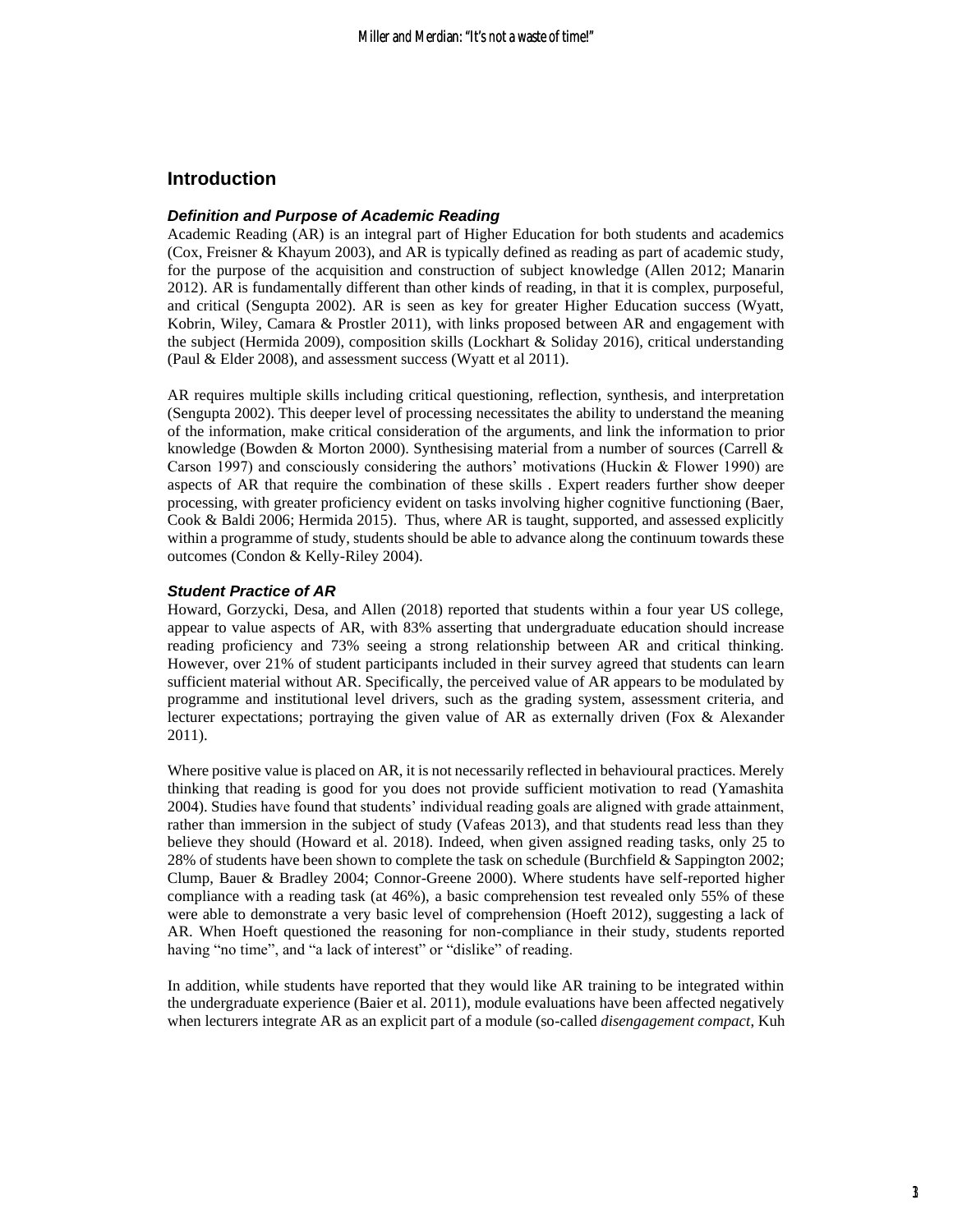1999; Sappington et al. 2002). Lecturers have previously expressed anxiety over this reaction to the setting of substantial reading expectations (Burchfield & Sappington 2000).

#### *Teaching and Assessing AR*

There is a growing recognition within higher education that students do not enter their university degrees with the level of AR skills needed for effective study, and that skill development needs to become an essential element of the (undergraduate) curriculum. Student mastery of AR can be achieved through instruction, exposure, and practice / experience (Lee & Spratley 2010). The university lecturer therefore has a critical role (Holschuh & Paulson 2013) in the encouragement and development of AR for students, through explicit instruction or effective assessment design. The teaching of AR skills in Higher Education appears inconsistent (Bean 1996). AR skills are frequently presumed to have been taught within previous education (Erickson, Peters & Strommer 2006). Despite academics' beliefs that reading compliance is integral to learning, the responsibility for this is frequently placed on the students themselves (Wambach 1999). Many academics consider themselves as transmitters of information as opposed to carrying responsibility for guiding the cognitive development of their students (Barr & Tagg 1995).

There appears to be a goal conflict, with the academic assessment of AR often directly or indirectly working against deeper processing of content. Paulson (2006) suggested that developmental AR courses and a focus on study assistance within textbooks results in a 'get students through' approach, which implicitly signals that reading has no intrinsic value of its own. Whilst this is based on a specific US education model, other studies have found students 'read to the test', merely obtaining the information needed rather than exploring and expanding their knowledge base (Fox & Alexander 2011; Linderholm 2006; Manarin 2012). In-class quizzes have been shown to increase reading compliance (Burchfield & Sappington 2002; Clump, Bauer & Bradley,2004; Connor-Greene 2000; Hoeft 2012) but, dependent on the question type, may not encourage deeper processing. Assessment strategies involving multiple choice tests incite memorisation of facts and are encouraging of a surface level approach to reading (Wendling, 2008). This tacit acceptance of the processed information portrays reading solely as a vehicle for stand-alone facts, to be regurgitated with a lack of integration or critical evaluation (Hermida 2009). Consequently, if the required information can be found elsewhere (e.g., in lecture notes), additional reading will be low priority (Del Principe & Ihara 2016).

In addition, reading tasks are often presented as global and unstructured, such as 'read chapter 10', resulting in students with poor reading comprehension reporting feeling lost and overwhelmed (Ryan 2006). When students do attempt deeper processing strategies while reading, but lack the skills (or teaching thereof), their comprehension levels do not increase (Linderholm & Wilde 2010), thus not rewarding any increased reading effort. AR is therefore not always linked to an improved performance or good grades (Hoeft 2012), and motivation and a clear rationale are needed for increasing reading compliance (Jang 2008).

#### *Academics' Engagement in AR*

With the increasing pressures on academic staff to provide high quality teaching, research publications, external income, impact and academic leadership, it is worth considering how academics engage in and model AR. The Scholarly Reading and Value of Library Resources Project (Tenopir, Volentine & Wing 2011) examined the impact of access to scholarly publications on academics from six UK universities. Over 2000 respondents reported an average of 39 readings a month. Academics estimated they spent an average of 37 hours a month in scholarly reading, for the principle purpose of 'research and writing', followed by 'teaching'. The most frequent outcome of scholarly reading was 'the inspiration of new thinking'. The work of Tenopir and colleagues (2011),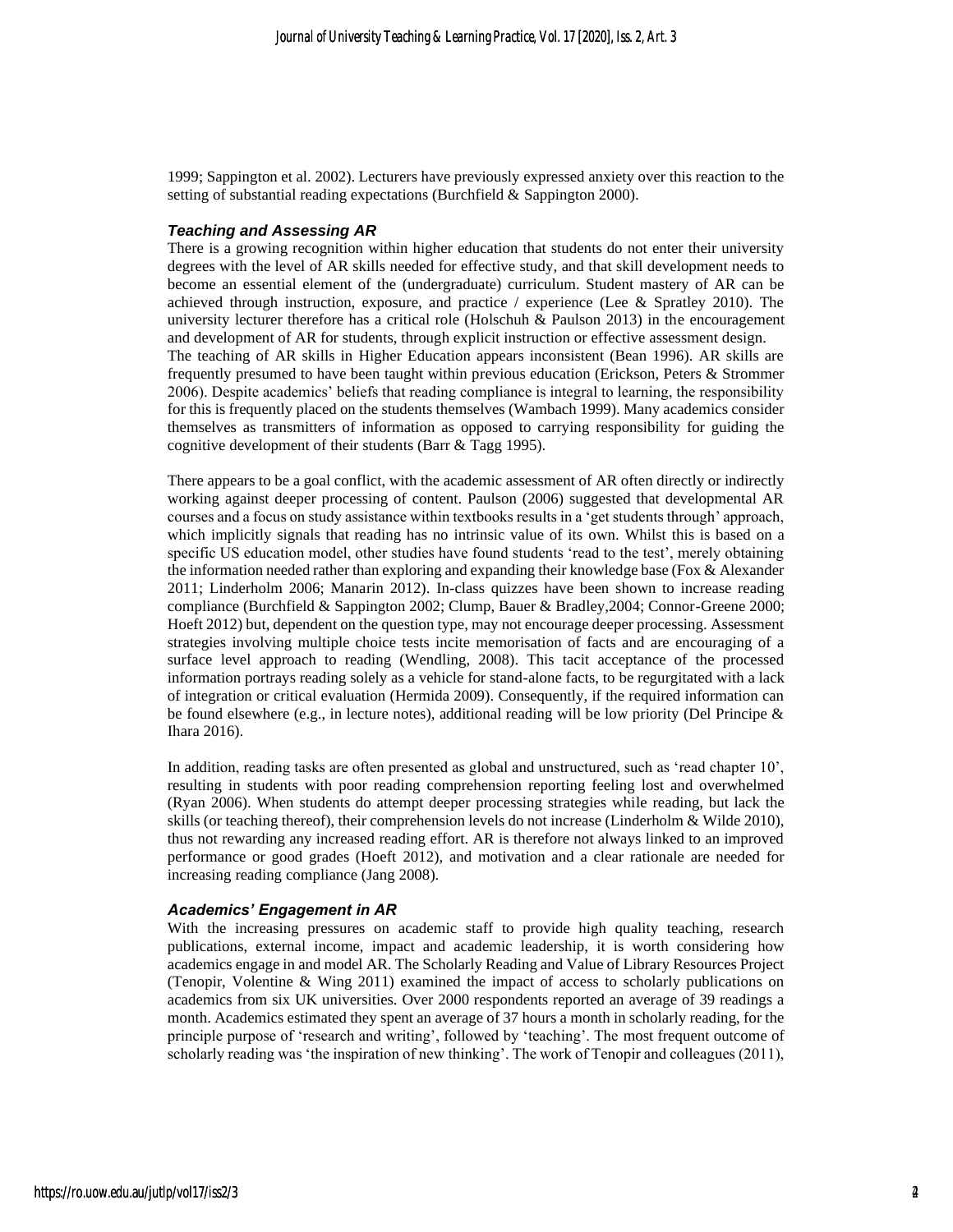however, represents the UK Higher Education prior to the increased fees. Indeed, the tripling of fees in England in 2012 has driven the 'students as consumers' rhetoric, and this combined with an increased focus on student satisfaction may undermine the rigour and integrity of Higher Education (Bennett & Kane 2014; Callender, Ramsden & Griggs 2014). Wong and Chiu (2017) even suggested lecturers in the UK now identify as 'service providers', feeling the need to provide increased support for students, both regarding teaching and preparing them for assessment. The role of academics within the development of student AR must be considered within this wider context of HE. Paying fees for Higher Education may result in a changed relationship between students and their education; Molesworth, Nixon, and Scullion (2009) suggested students have moved from 'intrinsically driven aspiring scholars' to 'extrinsically driven degree hunters'.

In summary, it is apparent from the literature that whilst students see the potential benefits of AR, their engagement in this may be driven by both their training in AR skills, and expectations and assessment within their programmes. The current research augments the AR literature by addressing how lecturers' understanding of the definition and purpose of AR aligns to their approaches to teaching and assessment. Additionally, we explore the lecturers' own practice with regard to AR, exploring the explicit and implicit messages they may be giving to their students.

## **Method**

#### *Study Design and Survey Development*

We employed an anonymous online survey, using the survey software *Qualtrics*. Based on the initial literature review, we identified five core domains of relevance to the research question: (1) Definitions of AR, (2) Purpose of AR, (3) Student Practice of AR, (4) Teaching and Assessing AR, and (5) Academics' Engagement in AR. In a first step, we independently identified specific questions for each domain, which were subsequently compared and merged / altered as appropriate. In addition, we asked about contextual information, including subject area, job role, and years in higher education. The final survey consisted of 26 questions, with a mixture of closed and openended question types. The study was approved by the Research Ethics Committee of the host university.

#### *Analysis*

Open-ended questions were analysed using Thematic Analysis, employing an inductive approach. Following the guidelines by Braun and Clarke (2006), all comments were repeatedly read and coded, with additional reflections added. Codes were then compared and summarised into themes and labels, with the labelling of superordinate themes being guided by the identified core domains. Closed questions were presented in a descriptive manner.

#### *Recruitment and Sample*

Academics working in Higher Education were recruited via a snowball sampling, initiated through the authors' professional networks. Fifty-two participants from UK universities responded to the survey. Of those, twenty-four did not complete the survey and / or did not consent for their data being used (47% drop-out rate). The majority (75%) of respondents were from Social Sciences (including Criminology, Health, Psychology, Sociology, Sport Sciences), three respondents were from History, three from Education, and one from Arts. Respondents held a variety of job roles, from Associate Lecturer to Principal Lecturer / Associate Professor level, with an even balance of years of experience.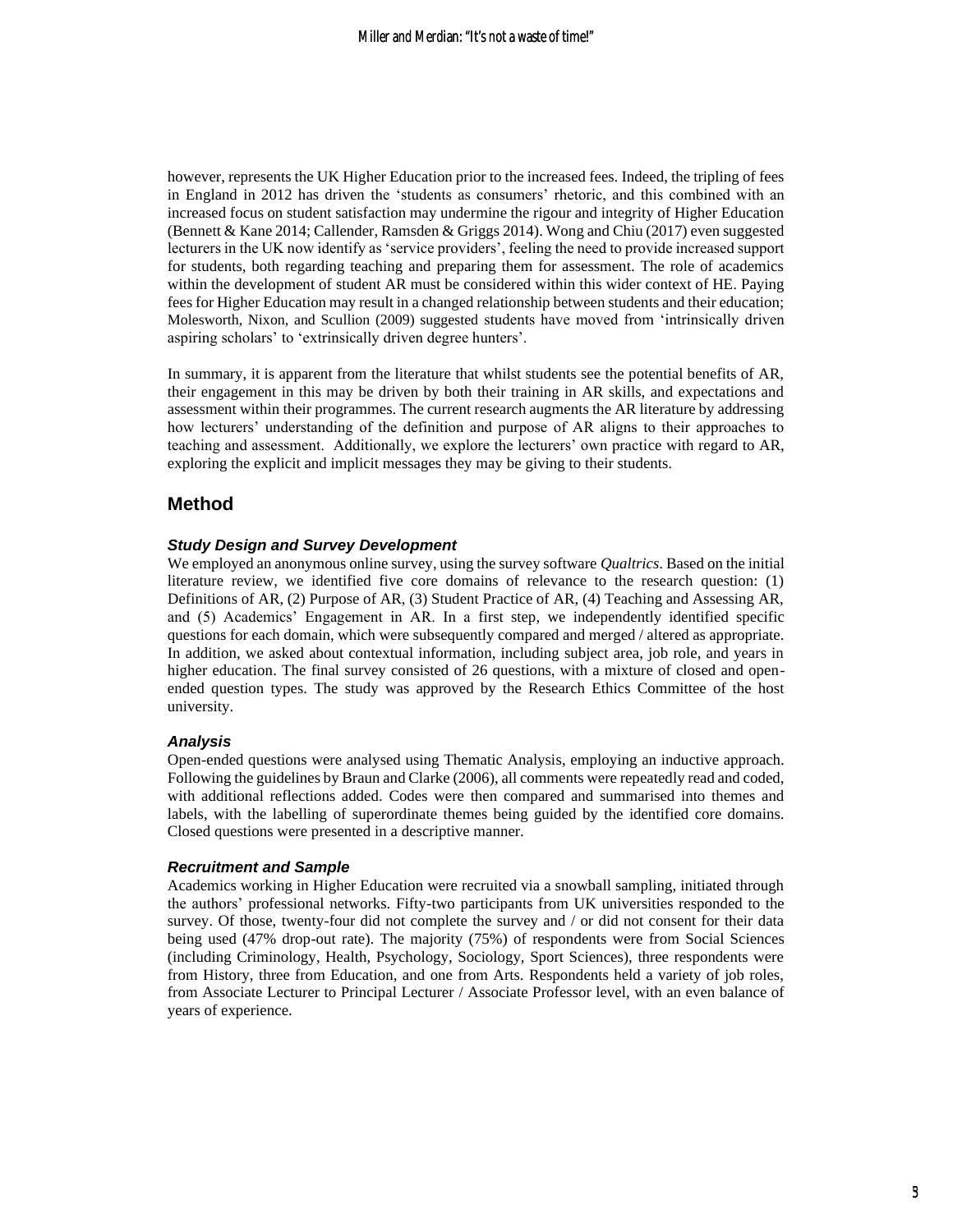## **Results**

#### *Definitions of AR*

The responses highlighted three key elements of AR, referring to:

- 1. The type of literature that is being read: Most respondents referred to academic literature (e.g., peer-reviewed journal articles, text books, and academic texts), however, some respondents broadened their understanding of the type of literature concerned: "Reading information that usually originates in a higher education setting, that either is or contains peer-reviewed material."
- 2. The process of engagement with the literature: In its verb form, AR was defined as, "the ability to read actively and critically, to understand, synthesise and explain what's been read to others", while others emphasised to read beyond the subject matter, "often considering the underlying methodology rather than simply the content" and the ability to reflect on the stance of the author, "reading closely and attentively to uncover layers of meaning which are not apparent at first glance".
- 3. The desired outcome of the engagement process: AR was considered an "integral part of university study" due to its link to key academic outcomes, including the completion of assessments, to become cultured and knowledgeable in one's field of study, and to "develop understanding and advancing debate and knowledge". As one respondent highlighted: AR is: "purposeful reading to support understanding in a key / main subject area / topic to support critical analysis, knowledge formation, skill development, development of professional values, application (to practice) and reflection."

#### *Purpose of AR*

The majority of respondents highlighted the key purpose of AR to "extend knowledge, consolidate learning and gain new understanding of the topic", to "enable growth and depth of subject knowledge". Knowledge increase was perceived to be linked to a more skilful knowledge application, in terms of one's own professional practice or research skills, the ability to balance conflicting evidence, to identify knowledge gaps, and to advance new ideas. Participants further highlighted the secondary purpose of applying and expanding one's critical thinking skills: "More broadly, there are also conceptual dimensions, for example recognising and understanding different ways of thinking about an issue, and how that affects how it is understood" and to improve one's own academic writing and argument development.

The majority of participants conveyed that the type and purpose of AR changes over the years of study, from general knowledge to more complex / specialised knowledge, from knowledge transfer to knowledge application, and a more critical and sophisticated appraisal of one's engagement with the literature. There was also the feeling that in later years, an interest in the subject area is less prescribed: "For postgraduate research students (…) there will probably (I hope) be more reading for interest sake rather than simply for mechanistic reasons relating to fulfilling assessment criteria." Having said this, participants' responses seemed to refer more to how their teaching of AR changes for different years of study, rather than the purpose of AR itself. In addition, a minority of respondents did not think that the core purpose changes: "The purpose is always the same. The analytical skills develop but the core objectives remain the same."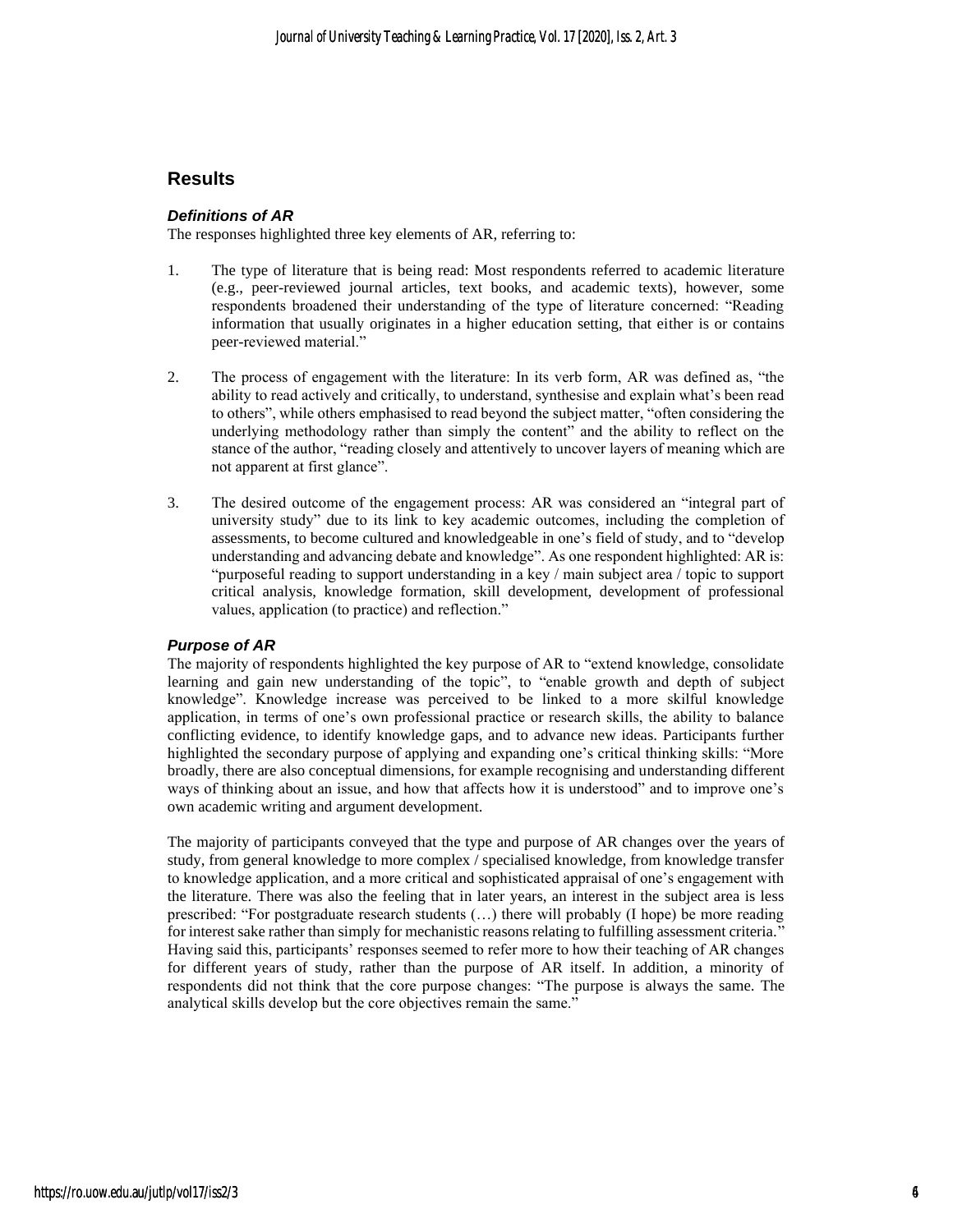We further asked participants about the perceived advantages of AR. Many responses reflected the purposes already identified, such as the enhancement of knowledge, gaining a broader perspective on an issue, understanding the use of evidence in supporting one's argument, getting encultured into one's subject area and use of terminology, improving one's writing skills, and expanding one's critical thinking skills: "Particularly in today's 'fake news' society, beyond their studies and skill development, it is important that the University produces students able to query material and decide on its accuracy or relevance." One participant highlighted that the engagement with academic sources is key to independent thought forming. The responses also communicated implicitly, and in one case explicitly, that the development of AR and its related skills requires time:

*Reading around a subject is not some 'out-dated' and regressive activity that can be replaced by a smart device or screen in the ever-changing, and quite possibly misguided 'in terms of education' attempts by universities to insist upon 'quick knowledge' and two-year degrees with minimal bother posed by complex reading.*

Interestingly, some participants expressed a certain circularity in their argument: "We do use the phrase 'you are reading for a degree' with our students which I feel is fairly old fashioned now but is still a powerful message." Asked about the advantages of AR, one participant stated: "Is this a serious question or a joke? If they don't read they don't think and learn."

#### *Student Practice of AR*

With the exception of three participants who felt their students read "just enough", all participants indicated that their students read "too little". A number of respondents stated that their students do not (independently) engage in AR: "They don't, is the short answer. Most students to not read, and often don't even like it.";"Much of the academic literature can be dry and is sometimes poorly written, using big words that exclude people. Students don't want to spend the time reading complex arguments, and learning complex concepts when they can just ask google for an easy answer."; "Many of our students report that they do not like reading and it can be a challenge to engage them." Many participants highlighted a functional approach to AR on behalf of the students: "The vast majority of my students engage with reading 'strategically' to complete assignments.", referring to a lack of enthusiasm and interest linked to AR: "I don't think they read with the aim of learning for its own sake."; "They tend not to read for fun and to approach reading as something of a chore."; "They don't seem to like the idea of reading beyond what is covered in class. Students seem to underestimate significantly the amount of reading required, and the amount of time that should be devoted to reading."

While participants highlighted how they (aim to) engage the students in AR through their teaching, many responses communicated a lack of understanding or underlying skills deficit on behalf of the students: "I find students lack confidence in the ability to independently identify relevant material or to expand beyond professional discipline. Reading is not always valued as a skill to acquire / develop."; "Despite students being advised to use the library systems, students seem to automatically go to 'google' when sourcing their own reading and therefore often engage with articles such as the BBC and the Guardian which we would not consider to be academic."; or "I try to run extracurricular sessions on scientific communication but it's too little, too late. I have students who've entered university utterly unaware that they ought to be taking notes whilst reading."

Finally, we asked participants to rate their students' AR skills, on a scale from 'not well at all' to 'extremely well' (Table 1). The responses pointed to some variety, with most respondents describing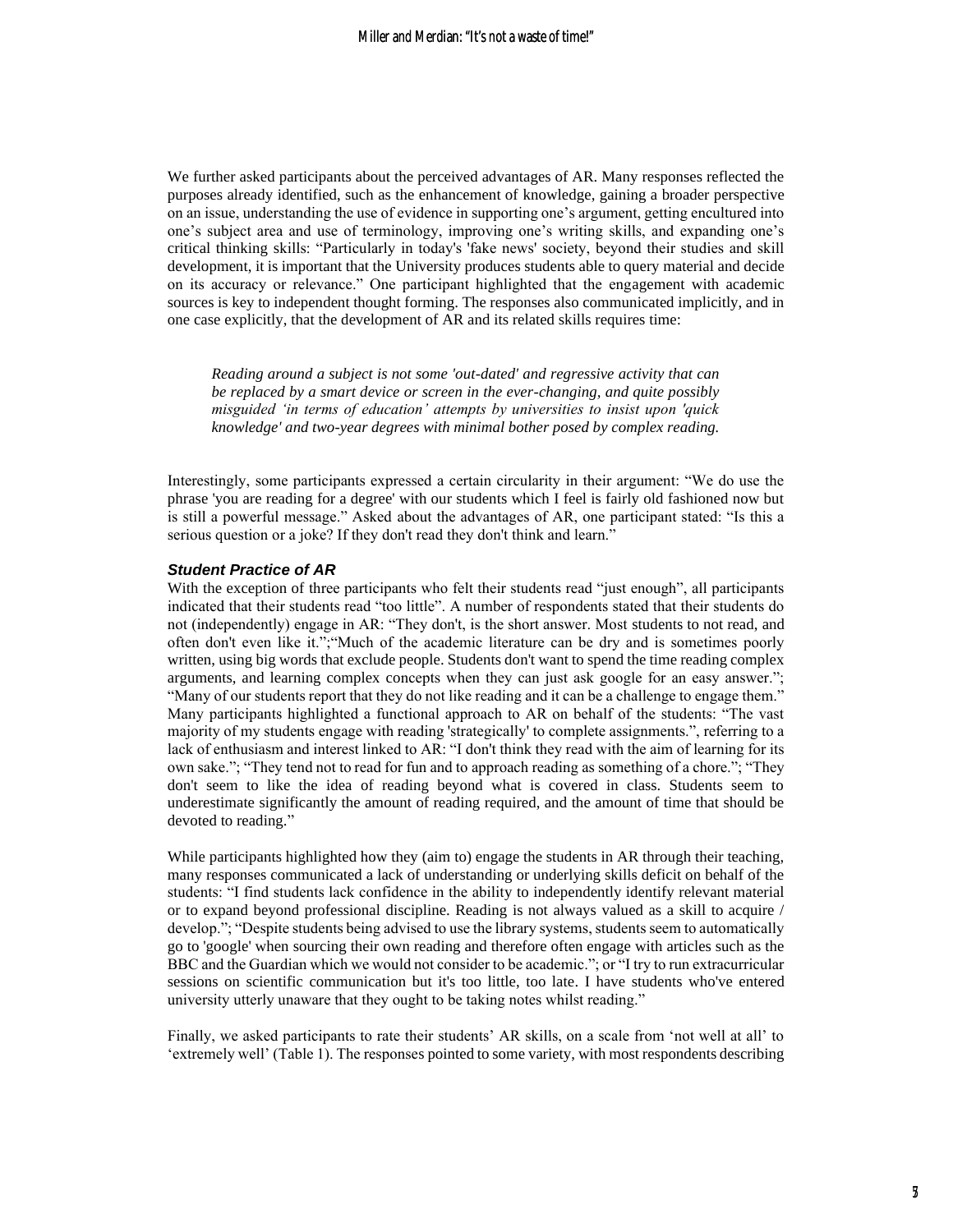students' AR skills as 'moderately well'. It was noteworthy that 'taking notes', arguably a more basic skill than 'critical reflection', was rated the lowest of all AR skills. Overall, the low-moderate rankings raise some concern given the importance placed on AR in academic settings in general, and assessments in particular, and reflects that students appear not to be equipped with the basic skills to engage in AR.

*Table 1:* Academics' perceptions of students' academic reading skills

| In their academic reading, how well do you think | Mdn | Min | Max |
|--------------------------------------------------|-----|-----|-----|
| your students are able to:                       |     |     |     |
| Comprehend what they are reading                 |     |     |     |
| Extract relevant information from the text       |     |     |     |
| Think critically about the content               |     |     |     |
| Take notes                                       |     |     |     |
| Think critically about the stance of the author  |     |     |     |

*Note.* Questions were rated on a scale from 0 ("not well at all") to 6 ("extremely well").

#### *Teaching and Assessing AR*

All participants reported that AR was a core component of their teaching. AR is integrated into the teaching (e.g., through reading lists, guided reading and class discussions, reading homework) and assessed in relevant assignments (e.g., reading journal, literature reviews, setting expectations for citations):

"*Currently, some of my students are using Talis Elevate, a software that is designed to assist in reading activities and students can post comments or questions to me as they read or discuss in class and can also make their own study notes on the reading to access later for written tasks*."

There was some diffusion concerning the responsibility or placement of AR skills teaching into the curriculum: "Academic reading skills seem to be handed off from teaching teams to the library rather than being seen as part of the core teaching role."; "Academic reading in relation to assessments tends to be concentrated on bibliography, and I tend to refer them to the style guide, assuming that academic reading skills are discussed as part of personal tutoring." In that respect, only a few participants highlighted teaching sessions specifically dedicated to AR skills development: "We have just started to teach an academic skills module in year 1 and deliver a session on academic reading which is supported by the library teaching team."; "A library Treasure Hunt is a task that activates students as young researchers and asks them to search out specific materials and bring them back to the group."; or:

*Giving reading time in seminars and workshops of specific articles, and by providing approaches to academic reading, and how to skim read, understand the basics of an article and by undertaking teaching activities to aid reading an article; for example breaking an article up and then asking students to piece the article together from the pieces provided.*

In fact, it was only in response to our survey, that one participant stated: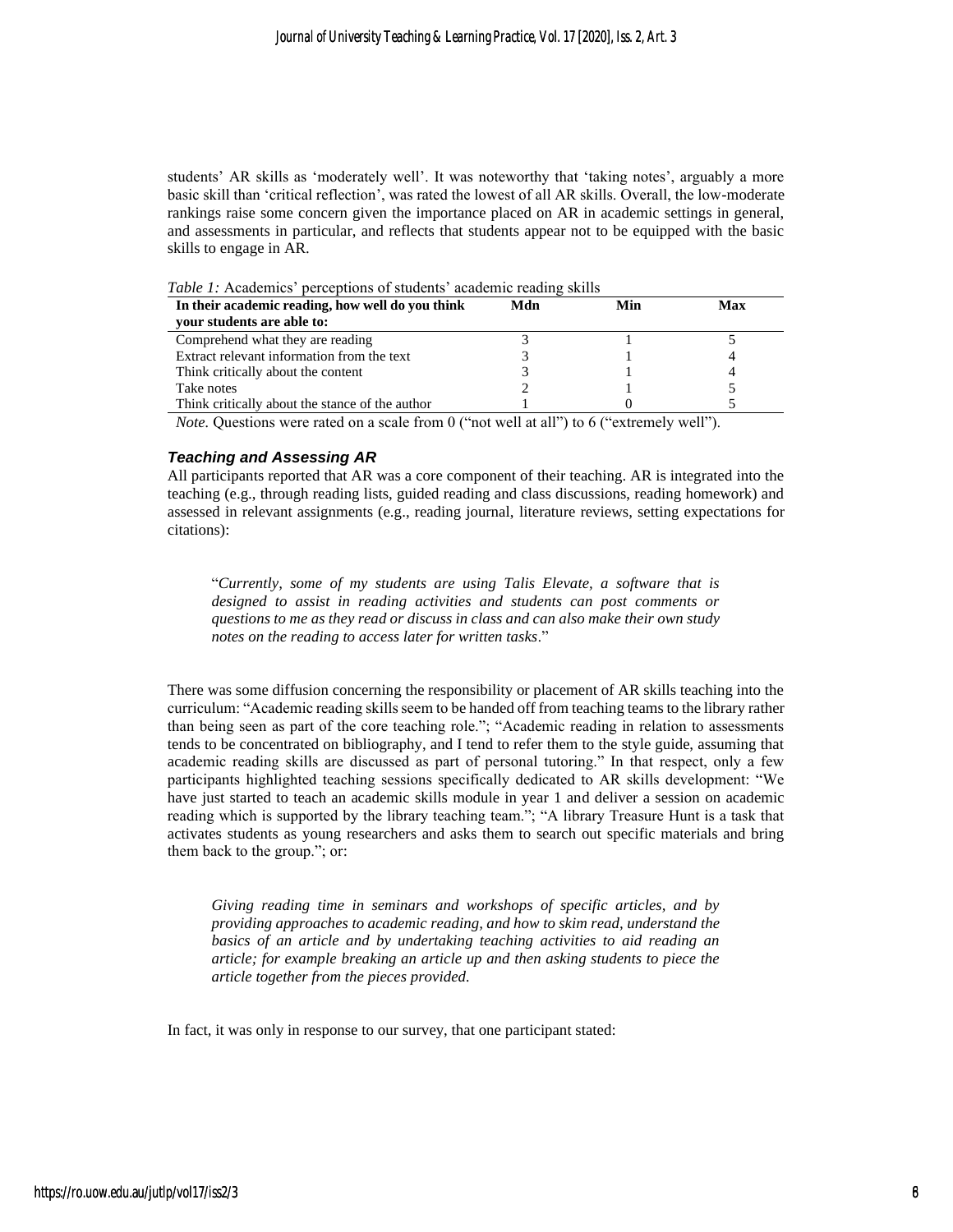*I had not considered pointing out academic reading skills to my students as something they should pay attention to- I assumed this came up during personal tutoring. I will ensure I signpost to library support or similar in future, particularly when I know they will begin to prepare for assessments.* 

However, only two participants highlighted the need to instil enthusiasm for reading: "The papers I have chosen are both relevant to their assessment and are fun / interesting / weird, and initially are quite short. The students enjoy the seminar format."; and to lead by example:

*I praise and commend articles. I give examples of authors' incisive and critical insights. I say how insightful and useful specific academic sources are. I often actually email them articles to help their research. I promote that reading is ultimately everything in their short academic careers.*

In that respect, one respondent observed that students usually engage in AR for their third-year projects: "It's only at that point that some of them get scared that they won't understand enough!". Thus, it may be that the third year dissertation is the first time during the degree where the students feel a clear application of AR (and potentially an increased interest and enthusiasm for their topic area).

In terms of the assessment of AR, it was evident that AR is considered a component of an assessment rather than an assessment topic in itself. Participants consistently highlighted that "well researched, well referenced work with a good supporting bibliography relates unambiguously to the best analysis and therefore the best marks"; participants comment in their grading on the quality of sources used and on the level of engagement the student displayed. One participant pointed again to the communication of an enthusiasm for AR:

*I always comment on the breadth and depth of sources listed in the reference list when marking student work. I try to highlight and praise where they have gone beyond what is recommended and always pull out things I have not seen before. (…) It helps them to realise that learning is a partnership and I am learning from them, too.*

However, participants highlighted some difficulties with grading (and teaching) AR in itself: "In modules I have taught for, a participation mark reflects students levels of preparation and engagement with reading for seminars." but: "Unfortunately, the course assessment structure overall is not particularly well suited for assessing academic reading, and we do not have the flexibility to change this (for external reasons). This makes it difficult, as inevitably students seek to 'study to the test'." One participant concluded: "Higher marks are awarded to students who engage more widely with reading outside of the reading list but I think we could do more than just marks however, this is an area we are struggling to develop."

Asked what could be improved in their subject area to enhance the value of AR, academics highlighted the need to assess students in ways that values AR (instead of, for example, multiple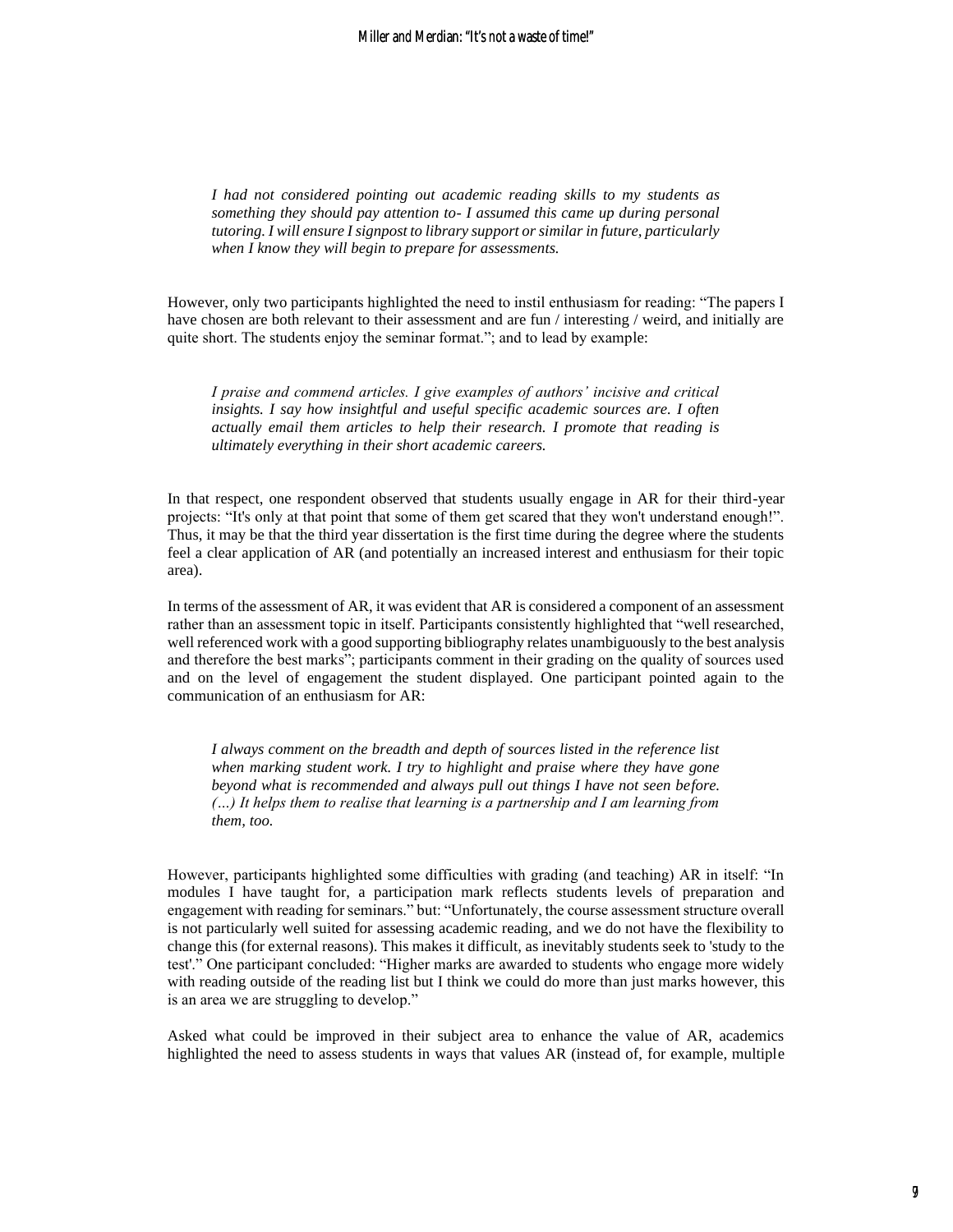choice questions) and to explicitly teach students AR skills: "Reading could be seen as a core skill in the same way that communication skills and professional values are seen as essential to the role." or "Regular refresher / upskilling surgeries could be embedded within module delivery to spiral skills development across the periods of study." This was especially relevant in subjects that were linked to practical professions, such as nursing or medicine: "Many of the students are very focused on the development of practical and clinical skills and perhaps see some of the academic work as an 'add on'." Academics discussed the introduction of reading weeks ("A recognition that time spent just reading is not wasted time.") and "opportunities for students and staff to engage in reading activities together". However, it appears that in some disciplines, the writing itself needed to be more accessible: "Sociological writing tends to be very dense and has its own conventions that can make it less accessible occasionally. More accessible writing would help with this." and "The contrast between the fluid writing style of work written decades ago and the clunkiness of a lot of academic writing nowadays can be really startling. Academic culture needs to value quality over quantity-the way the REF is set up now is a disservice in this regard." Again, participants highlighted the need to instil AR skills before they join a degree: "The emphasis on reading at a school level. It is not unusual for us to have students who have never read a book in its entirety before coming to university."; "I think that students find it difficult to persist with difficult reading - they are used to getting everything immediately, so when they are faced with a text that is difficult to read, they tend to just give up rather than keep trying."

#### *Academics' Engagement in AR*

All respondents indicated that they engage in AR, with the aim to stay-up-to-date in their field (for their own development or teaching), to develop new ideas, develop new skills, and enhance their writing. About a third described AR as a "standing item" in their weekly schedule, often with a definite time commitment: "Every day. Depending on the day maybe an hour or two on average." Or "Continually – it's an essential part of the job!". However, the majority of academics communicated a desire to read more, with responses such as "Not enough, due to time pressures." Or "Not as much as I'd like with the increasing pressures of administration on academics now. I read for a purpose usually in order to develop publications, outputs and teaching resources." Indeed, similar to the perception of students' engagement, the majority of AR appears to be linked to the production of an outcome, such as a lecture or academic paper, "often I find this slips from my todo list unless it is in relation to a task, e.g., publication or module planning." Notably absent from all responses was an ability and / or enthusiasm to read solely for scholarly practice. Only one participant reported to be "a member of a reading group as I find this helps me to stay on track when I am busy." Many respondents referred to systemic changes in universities that do not prioritise time and space for AR:

*It goes without saying that in academia these days, researchers and scholars read in their out-of-work hours and weekends as working days are overloaded with admin tasks, meetings and committees, which indicates that reading does not appear to be 'valued' as a work related task by the university. I have had to adjust to the fact that I do most of my research in the summer as semesters are too busy.*

Or, "I would like to be able to read a paper daily but sadly all I seem to read is email.". There was further a sense that AR is not a 'productive' use of one's time: "It usually feels less productive than writing but without it would not be possible to publish or develop an authority of my subject."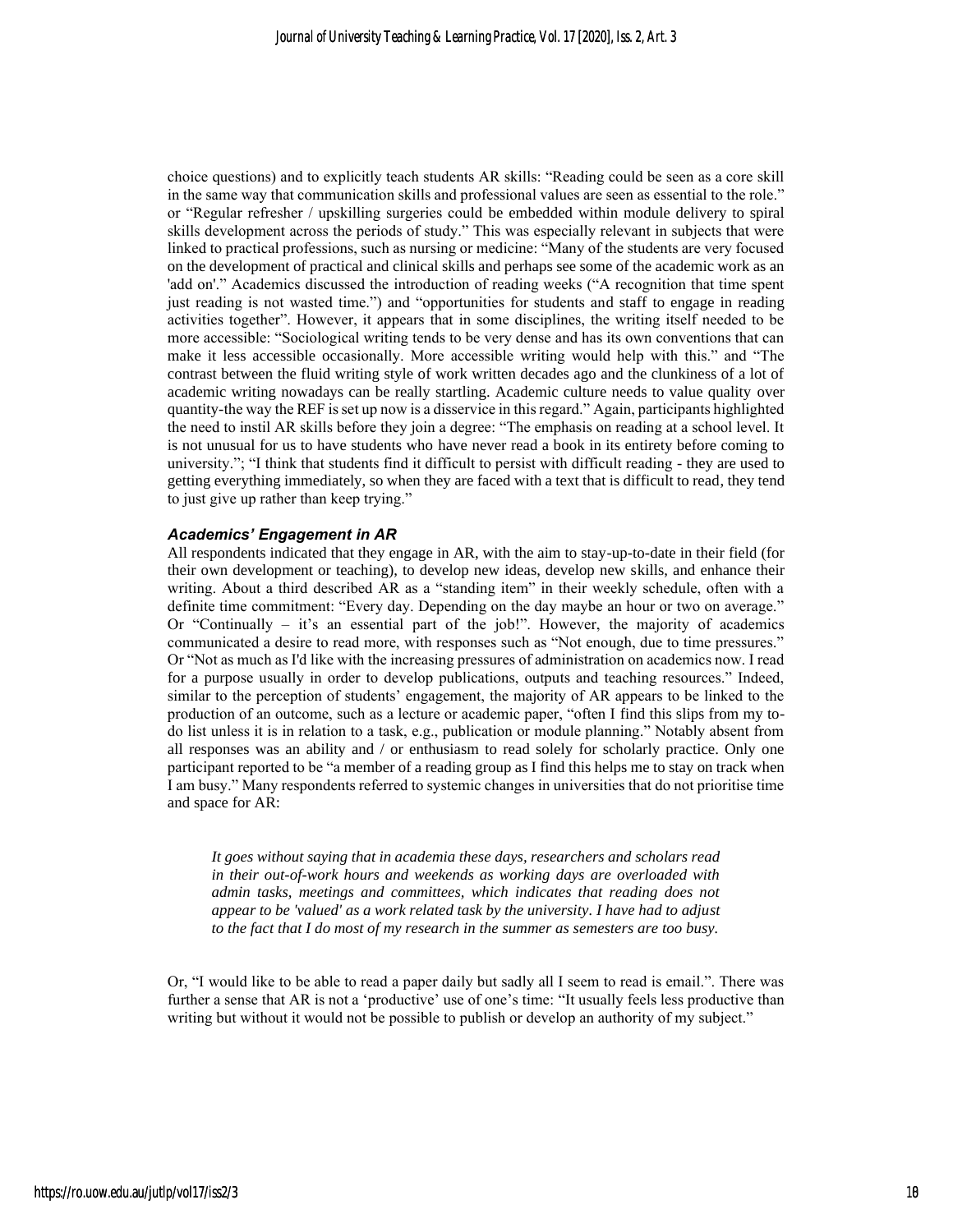## **Discussion**

The current research was aimed to increase the understanding of how AR is integrated into Higher Education teaching, assessment, and professional development, from the perspectives of academic lecturers. The survey pointed to key issues regarding academics' definitions of AR, its perceived purpose, teaching, and assessment, and students' and academics' own engagement in AR. The thematic analysis particularly highlighted three key findings, regarding how AR is taught, rewarded and modelled.

#### *Teaching AR*

"Armed with a yellow highlighter but with no apparent strategy for using it and hampered by lack of knowledge of how skilled readers actually go about reading, our students are trying to catch marlin with the tools of a worm fisherman" (Bean 1996. p.133). In support of the wider literature, our participants reflected this view that many students are entering university without basic AR skills. Whilst AR was reported as a core component of their teaching, responses also reflected the majority message that the provision and support of AR development is not the responsibility of university lecturers, but of a tutorial programme or the library. One suggestion for increasing AR through module teaching was giving time within seminars to read and breakdown papers. However, Bean (1996) referred to this approach as a 'vicious circle' wherein lecturers, concerned about their students' engagement with the text, summarise and review the reading in class. This in turn leads to students not reading the paper as they are waiting for the lecturer to summarise.

Two participants implicitly referred to the building of confidence through gradual exposure to more complex texts and AR tasks. This is an approach that is commonly used within primary, secondary and further education but does not appear to be widely evident within Higher Education. To be effective this will need planning at the programme level, to ensure consistency and staged development across modules.

#### *Rewarding AR*

Our findings show a general presumption amongst participants that AR is rewarded based on marking criteria, with a wider range of references gaining higher marks. One participant mentioned praising students for going beyond set reading, but otherwise there was general recognition of the challenge of assessing and rewarding engagement with AR. Current assessment structures can allow students to experience success with assignments such as essay writing, despite non-compliance with most reading set. Students instead may use the 'find what other people said and use it', tacit acceptance, approach to reading (Hermida 2009). Academics highlighted the need to change this, and to assess students in ways that value AR, and to additionally reward AR with more than just marks.

The findings further highlighted an issue with students' reading choices. Participants' responses denigrated non-academic sources of information, such as online sources accessed through Google. Engaging students with multiple sources of information has however been shown to increase motivation to read (Rycik & Irvin 2001). A more simply written, accessible source may provide the situational interest to drive students to the sometimes "dry" and "poorly written" peer reviewed, academic material considered suitable. Participants further reflected on ways to engage students in AR. For example, one participant suggested joint reading tasks. While this concept brings together value and skill development, class size may be important here. Hoeft (2012) showed differential engagement with AR in a small class ( $n = 24$ ) than a large class ( $n = 100$ ). Self-reported factors that mattered 'a lot' for AR in the small class were 'interest in the course', 'respect for the professor'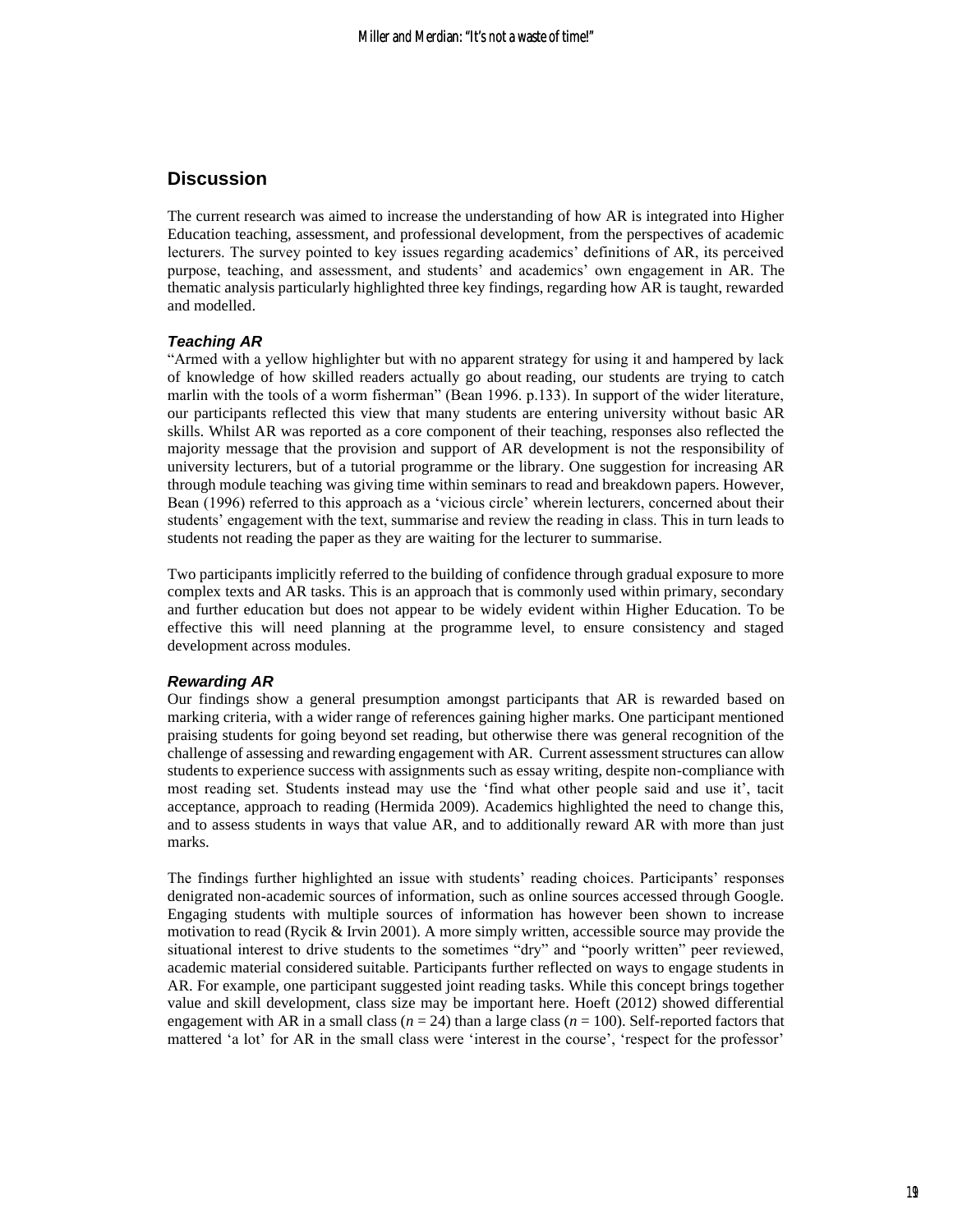and 'concern over what the professor thinks of you', this is contrasted with 'concern over grades' given as the only factor that mattered 'a lot' in the large class. Thus, it is crucial for academic curriculum development to consider the extraneous factors that may affect engagement with AR: smaller classes may reduce apathy and increase student accountability (Hassel & Lourey 2005).

#### *Modelling the Value of AR*

The definitions of AR given by participants are generally consistent with the wider literature (Allen 2012; Manarin 2012). Participants referred to the concept of AR for the purpose of expansion of a subject knowledge base and development of critical thinking. Within the given explanations of AR, there was no reference to AR for the purpose of finding specific facts and answers for assessment success.

Despite this, where AR was embedded within teaching practice, this was achieved through reading lists or set seminar reading. The focus for most participants therefore appeared to be on providing AR for external goal-directed activity. Little reference was given to instructing students to read widely on topics they find interesting, and are not directly related to assessment. Only one participant did refer to 'reading being everything'. It is worth considering what message students are receiving about AR – explicitly and implicitly; perhaps that it is important, but mostly in relation to extrinsic motivations, specifically assessment success. There was no reference to the *disengagement compact*, with no participants referring to concerns around negative module evaluation responses affecting their choices around recommended reading.

With the exception of three participants, academics reported that their students read "too little", and, in agreement with the literature, that reading tends to be assessment-driven, with little evidence of wider reading for learning's sake. Paradoxically, the majority of the participants reported that when they read themselves, it also tends to be goal directed, for example, reading to refresh lecture materials, or to write a paper. Participants reported that their own AR was constrained by other, higher priority demands on their time, with reading felt to be 'less productive'. Self-Selected Reading for Enjoyment (SSRE), an ability or enthusiasm to read for the sake of reading (Paulson 2006), was notably absent from our survey findings. Lecturers in Higher Education are asking students to value AR, without dedicating time to it themselves and / or without being allocated the time and space to model this behaviour. This may contribute to the implicit message that AR has little intrinsic value of its own.

Intrinsic motivation for reading is a key focus at primary and secondary education, where selfselected reading for enjoyment has been suggested to have a greater influence than socio-economic background on a child's academic achievement (OECD 2002). Readers engaged in SSRE aged 15 to 17 years have been found to perform better in English, mathematics, science and history (Whitten, Labby & Sullivan 2016). To date, there is little empirical evidence of the effectiveness of SSRE at the Higher Education level. The concept of SSRE was only hinted at by two of the participants in response to engaging students in AR. The suggestion of use of papers relevant to assessment that are, "fun / interesting / weird, and initially are quite short" can create text based interest, a form of situational interest, that can lead to long lasting personal interest and personal interest, like intrinsic motivation is internal, providing an attraction to a topic (Hidi & Anderson 1992). One participant commented that it is only at third year that students increase their reading: "It's only at that point that some of them get scared that they won't understand enough!". Third year is, however, also the time when on many programmes students are able to align their curriculum more closely with personal interests, particularly with reference to their dissertations. Perhaps it is this opportunity to follow one's personal interests that provides the motivation to read widely. This change in approach is captured by the participant who described reading at PGR level: "For postgraduate research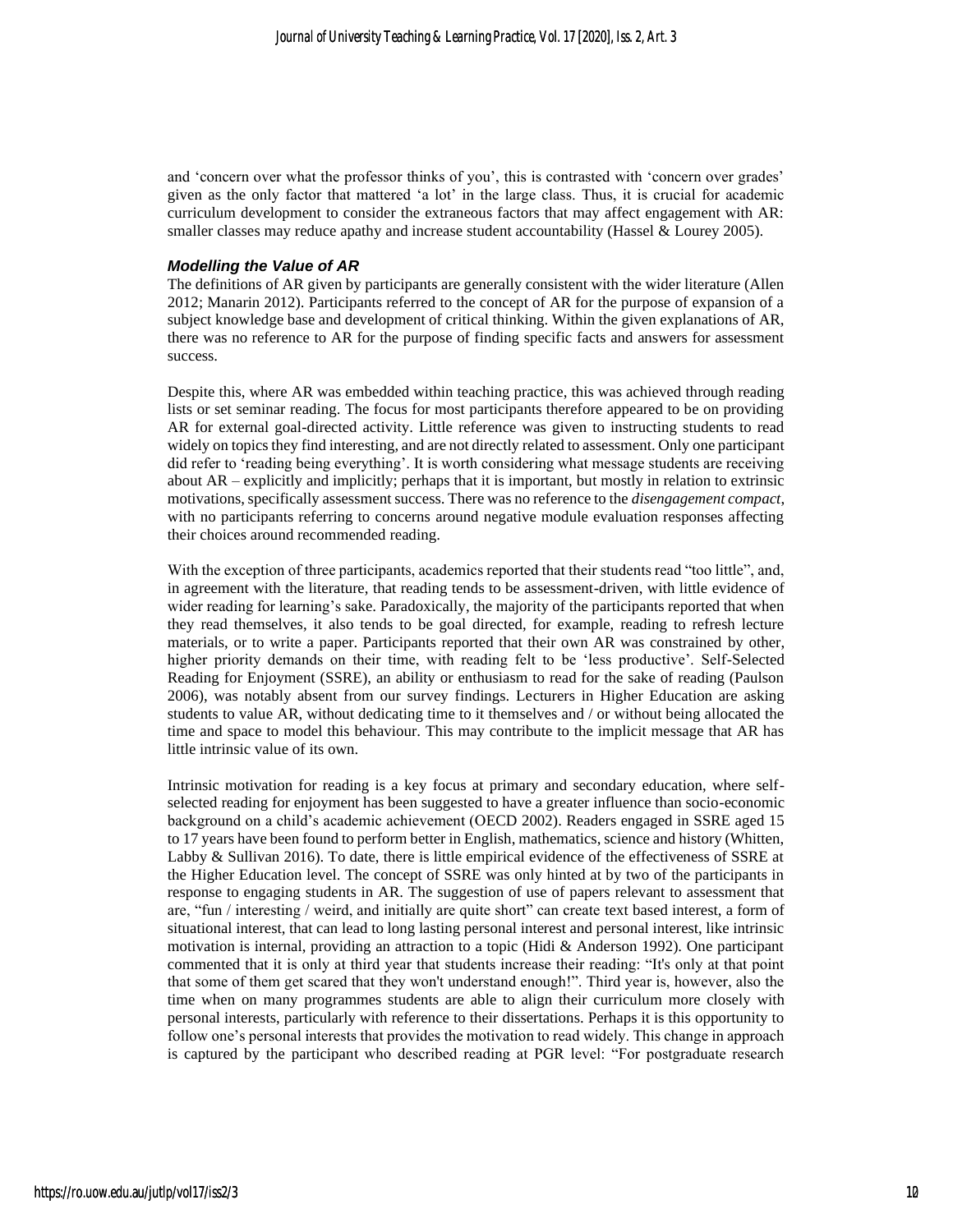students (…) there will probably (I hope) be more reading for interest sake rather than simply for mechanistic reasons relating to fulfilling assessment criteria."

#### *Limitations*

A low take up and completion rate was apparent here; there was specifically a lack of respondents from STEM subjects. Despite this, the qualitative data here provide an insight into the views and beliefs of academics, with consistent themes emerging. The medium of the survey however means contextual information is missing. Future work should employ a more in-depth agenda to explore if there are subject-specific issues.

### **Conclusion**

Our results suggest that whilst AR is highly valued by academics for intrinsic developments, the information regarding why and how it is valued, is not clearly communicated to students. There is an expectation that students know that Higher Education differs from Further Education, and that their AR should be developed, but responsibility for this is placed with the student, with schools, Further Education colleges, or with the wider university systems. The integration of AR within the curriculum and within assessments focuses on AR for extrinsic goals and yet it is considered as negative that students are generally seen to engage only in sufficient reading to respond to these external targets. Paradoxically, academics' own practice of AR is also not prioritised outside of external goals, due to a lack of perceived value at the level of university and one's own time management, and this implicit message may be passed on to the students.

There is a clear mismatch between the explicit and implicit messages that students receive around the value of AR. To engage students with AR to integrate knowledge and concepts, challenge patterns of thought and ultimately create new knowledge, we need to consider our own practices, and how we develop and reward student reading.

### **References**

- Allen, I J 2012, 'Reprivileging reading the negotiation of uncertainty', *Pedagogy,* vol. 12, no. 1, pp. 97–120, viewed 7 May 2020, <https://muse.jhu.edu/article/460830>
- Baer, J D, Cook, A L & Baldi, S 2006, *The literacy of America's college students 2006: The national survey of America's college students*, Washington DC, American Institutes for Research.
- Baier, K, Hendricks, C, Gorden, K W, Hendricks, J & Cochran, L 2011, 'College students' textbook reading, or not!' *American Reading Forum Annual Yearbook*, vol. 31, viewed 7 May 2020, <http://americanreadingforum.org/yearbook/11\_yearbook/documents/BAIER%20ET%20 AL%20PAPER.pdf >
- Barr, R B, & Tagg, J 1995, 'From teaching to learning- A new paradigm for undergraduate education', *Change: the Magazine of Higher Learning*, vol. 27, no. 6, pp. 12–26.
- Bean, J C, 1996, *Engaging Ideas: The Professor's Guide to Integrating Writing, Critical Thinking and Active Learning in the Classroom*, San Francisco, Jossey-Bass.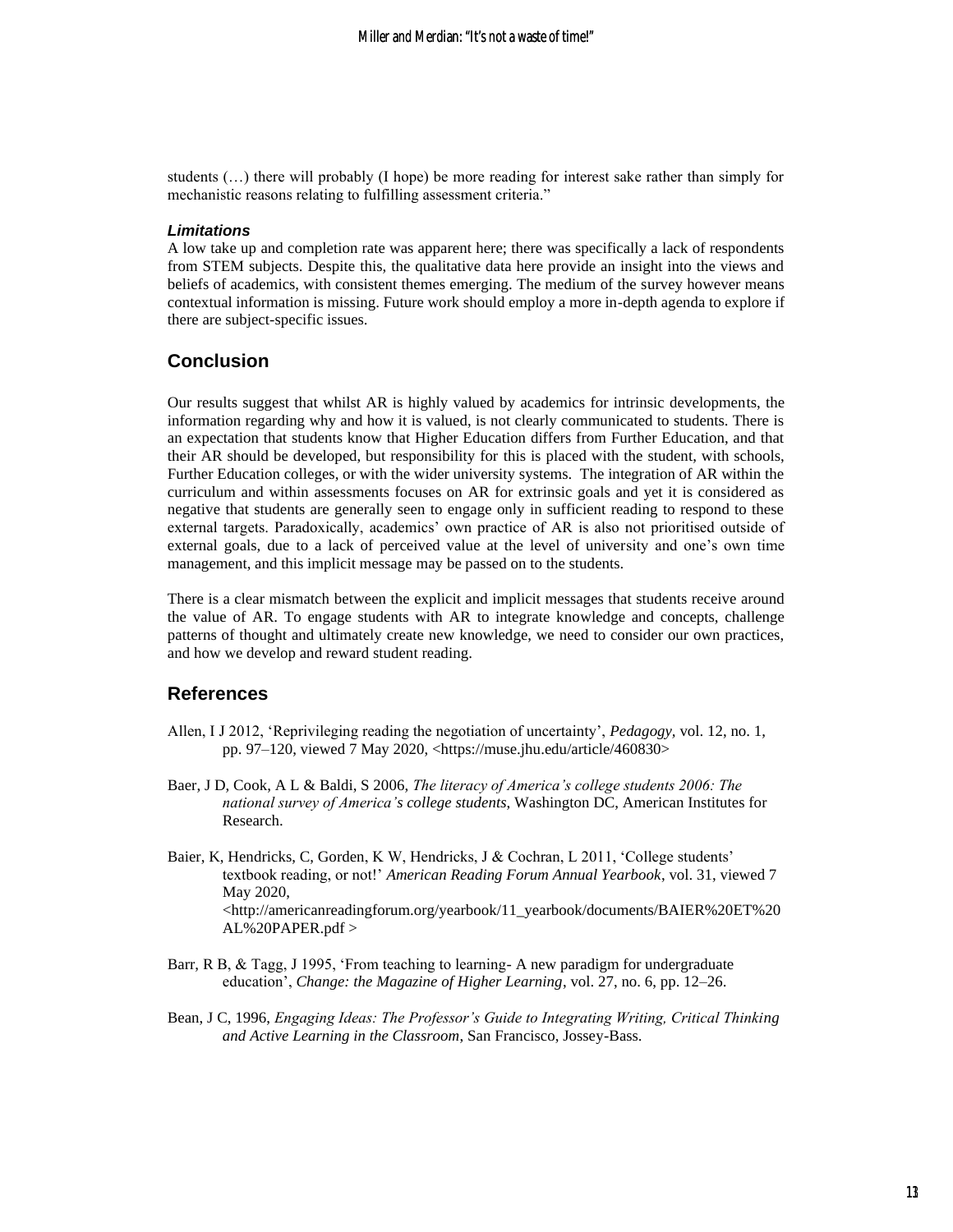- Bennett, R, & Kane, S 2014, 'Students' Interpretations of the Meanings of Questionnaire Items in the National Student Survey', *Quality in Higher Education,* vol. 20, no. 2, pp. 129–164.
- Bowden, J & Morton, F 2000, *The university of learning*, London, Kogan Page
- Braun, V & Clarke, V 2006, 'Using thematic analysis in psychology', *Qualitative Research in Psychology,* vol. 3, no. 2, pp. 77–101.
- Burchfield, C M & Sappington, J 2000, 'Compliance with required reading assignments', *Teaching of Psychology,* vol. 27, pp. 58-60.
- Callender, C, Ramsden, P & Griggs, J 2014, *Review of the National Student Survey*, London, HEFCE.
- Carrell, P L & Carson, J G 1997, 'Extensive and intensive reading in an EAP setting', *ESP Journal.* vol. 16, p. 1, pp. 47-60.
- Clump, M A, Bauer, H, & Bradley, C 2004, 'The extent to which psychology students read textbooks: A multiple class analysis of reading across the psychology curriculum', *Journal of Instructional Psychology*, vol. 31, no. 3, pp. 227-232.
- Connor-Greene, P A 2000, 'Assessing and promoting student learning: Blurring the line between teaching and testing', *Teaching of Psychology*, vol. 27, pp. 84-88.
- Cox, S R, Friesner, D L & Khayum, M 2003, 'Do reading skills courses help underprepared readers achieve academic success in college?', *Journal of College Reading and Learning,*  vol. 33, no. 2, pp. 170–196.
- Del Principe, A & Ihara, R 2016, '"I bought the book and I didn't need it": What reading looks like at an urban community college', *Teaching English at the Two-Year College*, vol. 43, no. 3, pp. 229–244.
- Erickson, B L, Peters, C B, & Strommer, D W 2006, 'First-year students in perspective', in *Teaching first-year college students*, San Francisco, Jossey-Bass, pp. 3–20.

Fox, E, & Alexander, P A 2011, 'Learning to read', in Alexander, P A & Mayer, R (eds.), *Handbook on research on learning and instruction*, New York, Routledge, pp. 7–31

- Fraser, W & Killen, R 2005, 'The perceptions of students and lecturers of some factors influencing academic performance at two South African Universities', *Perspectives in Education*, vol. 23, pp. 25-40.
- Froiland, J M & Oros, E 2014, 'Intrinsic motivation, perceived competence and classroom engagement as longitudinal predictors of adolescent reading achievement', *Educational Psychology*, vol. 34, no. 2, pp. 119-132.
- Hassel, H & Lourey, J 2005, 'The Dea(r)th of Student Responsibility', *College Teaching*, vol. 53, no.1, pp. 2-13.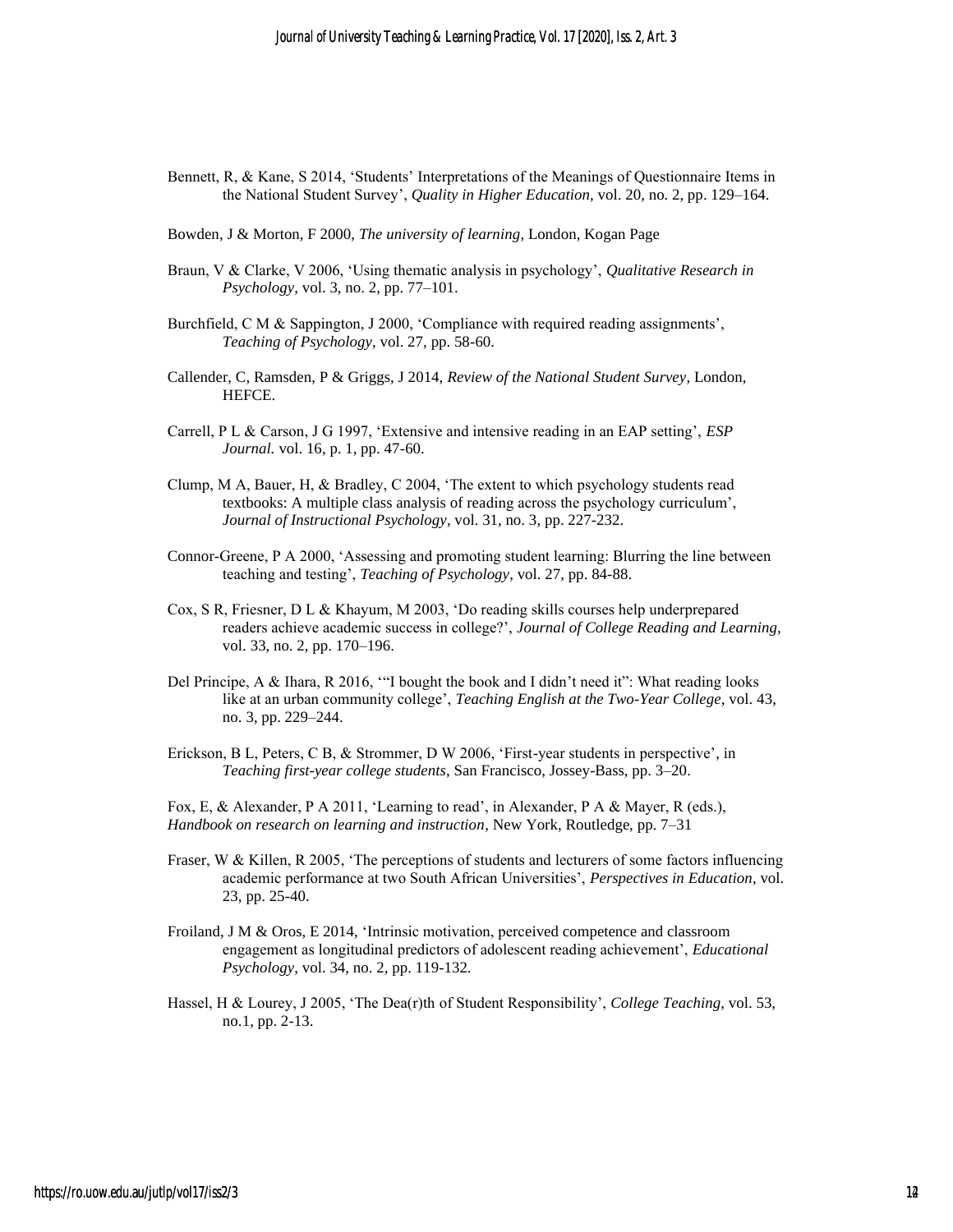- Hermida, J 2009, 'The importance of teaching academic reading skills in first year university courses', *The International Journal of Research and Review,* vol. 3, pp. 20–30.
- Hermida, J 2015, 'Academic reading and deep learning', in *Facilitating deep learning: Pathways to success for university and college teachers,* Toronto, Apple Academic Press, pp. 114– 140.
- Hidi, S & V Anderson 1992, 'Situational interest and its impact on reading and expository writing', in Renninger, A, S Hidi & A Krapp (eds), *The role of interest in learning and development,* Hillsdale, NJ, Lawrence Erlbaum. pp. 215-237.
- Hoeft, M E 2012, 'Why University Students Don't Read: What Professors Can Do To Increase Compliance', *International Journal for the Scholarship of Teaching and Learning*, vol. 6, no. 2, Article 12.
- Holschuh, J P & Paulson, E J 2013, 'The terrain of college developmental reading', *Executive Summary and Paper Commissioned by the College Reading & Learning Association*, pp. 1–18.
- Howard, P J, Gorzycki, M, Desa, G & Allen, D D 2018, 'Academic Reading: Comparing Students' and Faculty Perceptions of Its Value, Practice, and Pedagogy', *Journal of College Reading and Learning*, vol. 48, no. 3, pp. 189-209.
- Huckin, T & Flower, L 1990, 'Reading for Points and Purposes', *Journal of Advanced Composition,* vol. 10, pp. 347-361.
- Jang, H 2008, 'Supporting students' motivation, engagement, and learning during an uninteresting activity', *Journal of Educational Psychology*, vol. 100, no. 4, pp. 798–811.
- Kuh, G 1999, 'How are we doing? Tracking the quality of the undergraduate experience, 1960s to the present', *The Review of Higher Education*, vol. 22, no. 2, pp. 99–120.
- Lee, C D, & Spratley, A 2010, *Reading in the disciplines: Challenges of adolescent literacy*, New York, Carnegie Corporation of New York.
- Lockhart, T, & Soliday, M 2016, 'The critical place of reading in writing transfer (and beyond): A report of student experiences', *Pedagogy*, vol. 16, no.1, pp. 23–37.
- Linderholm, T & Wilde, A 2010, 'College students' beliefs about comprehension when reading for different purposes', *Journal of College Reading and Learning*, vol. 40, no.2, pp. 7-19.
- Manarin, K 2012, 'Reading value: Student choice in reading strategies', *Pedagogy*, vol. 12, no.2, pp. 281–297.
- Molesworth, M, Nixon E, & Scullion, R 2009, 'Having, Being and Higher Education: The Marketisation of the University and the Transformation of the Student into Consumer', *Teaching in Higher Education* vol. 14, no. 3, pp. 277–287.
- Nathan, R 2005, *My freshman year: What a professor learned by becoming a student*, Ithaca, Cornell University Press.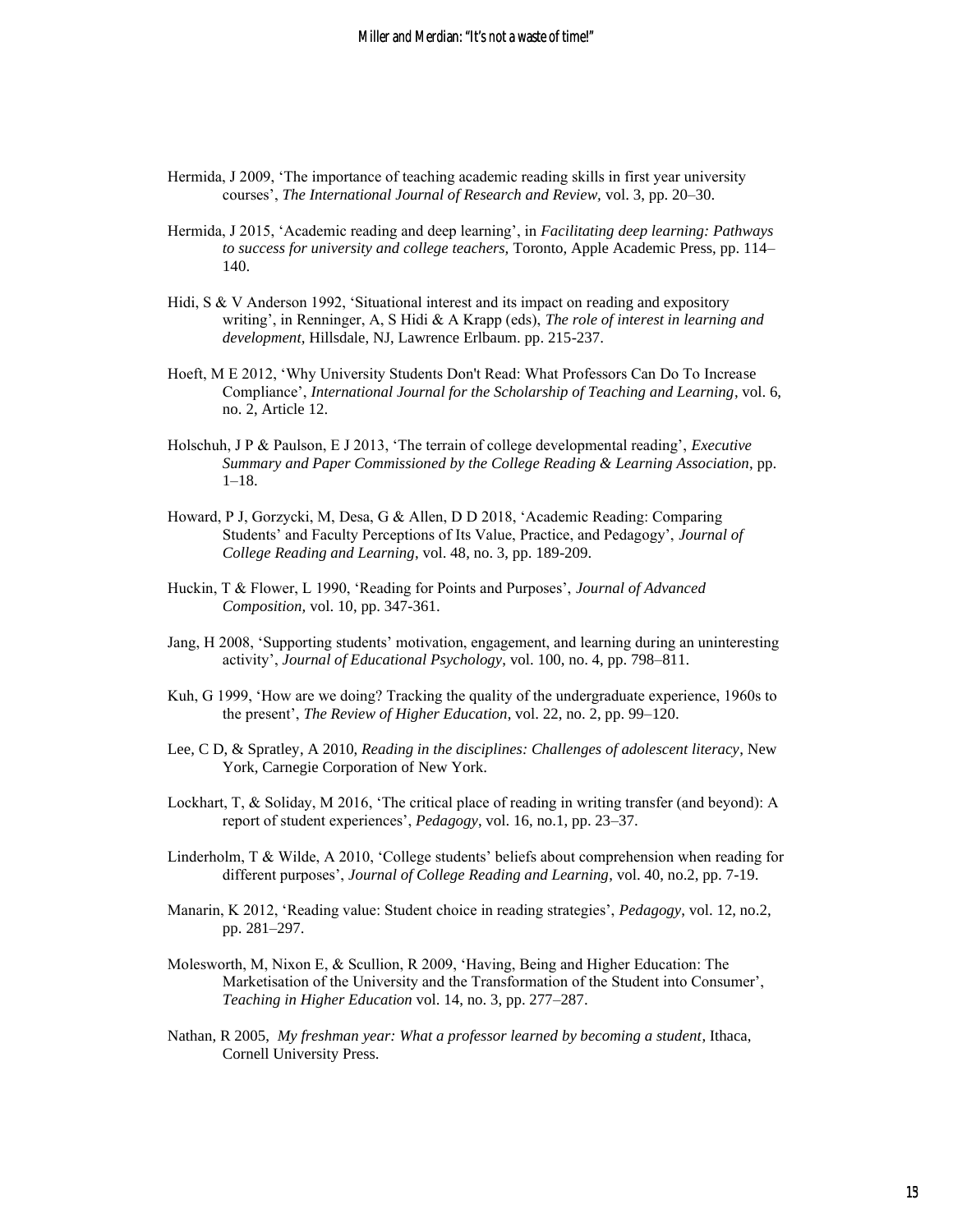- Organisation for Economic Co-Operation and Development, OECD 2002, *Reading for change: Performance and engagement across countries. Results from PISA 2000*, New York, Organisation for Economic Cooperation and Development
- Pajares, F 1996, 'Self-efficacy beliefs in academic settings', *Review of Educational Research*, vol. 66, no. 4, pp. 543-578.
- Paul, R, & Elder, L 2008, *How to read a paragraph: The art of close reading*, Dillon Beach, CA, Foundation for Critical Thinking.
- Paulson, E J 2006, 'Self-selected reading for enjoyment as a college developmental reading approach', *Journal of College Reading and Learning,* vol. 36, no. 2, Spring, pp. 51-58.
- Ryan, T E 2006, 'Motivating novice students to read their textbooks', *Journal of Instructional Psychology*, vol. 33, no. 2, pp. 135-140.
- Rycik, J, & Irvin, J 2001, *What adolescents deserve: A commitment to students' literacy learning*, Newark, DE, International Reading Association.
- Sappington, J, Kinsey, K & Munsayac, K 2002, 'Two studies of reading compliance among college students', *Teaching of Psychology,* vol. 29, no. 4, pp. 272-274.
- Sengupta, S 2002, 'Developing academic reading at tertiary level: a longitudinal study tracing conceptual change', *The Reading Matrix,* vol. 2, no. 1, viewed 7 May 2020, <http://search.proquest.com/docview/62207779/>
- Tenopir, C, Volentine, R & King, D W 2011, 'Scholarly reading and the value of academic library collections: results of a study in six UK universities', *Insights, the journal of the UKSG (formerly Serials),* vol. 25, no. 2, pp. 130-150.
- Vafeas, M 2013, 'Attitudes toward, and use of, textbooks among undergraduates: An exploratory study', *Journal of Marketing Education*, vol. 35, no. 3, pp. 245–258.
- Wambach, C 1999, 'Reading and writing expectations at a research university', *Journal of Developmental Education*, vol. 22, no. 2, pp. 22-26.
- Wendling, B 2008, *Why is there always time for their Facebook but not my textbook?* Paper presented at the Oklahoma Higher Education Teaching and Learning Conference, April 9- 11.
- Whitten, C, Labby, S & Sullivan, S L 2016, 'The impact of Pleasure Reading on Academic Success', *The Journal of Multidisciplinary Graduate Research*, vol. 2, no. 4, pp. 48-64.
- Wong, B & Chiu, Y T2017, 'Let me entertain you: the ambivalent role of university lecturers as educators and performers', *Educational Review,* vol. 71 no. 2*.* pp. 218--233, viewed 7 May 2020, < http://centaur.reading.ac.uk/72350/>
- Wyatt, J, Kobrin, J, Wiley, A, Camara, W J & Prostler, N 2011, 'SAT benchmarks: Development of a college readiness benchmark and its relationship to secondary and postsecondary